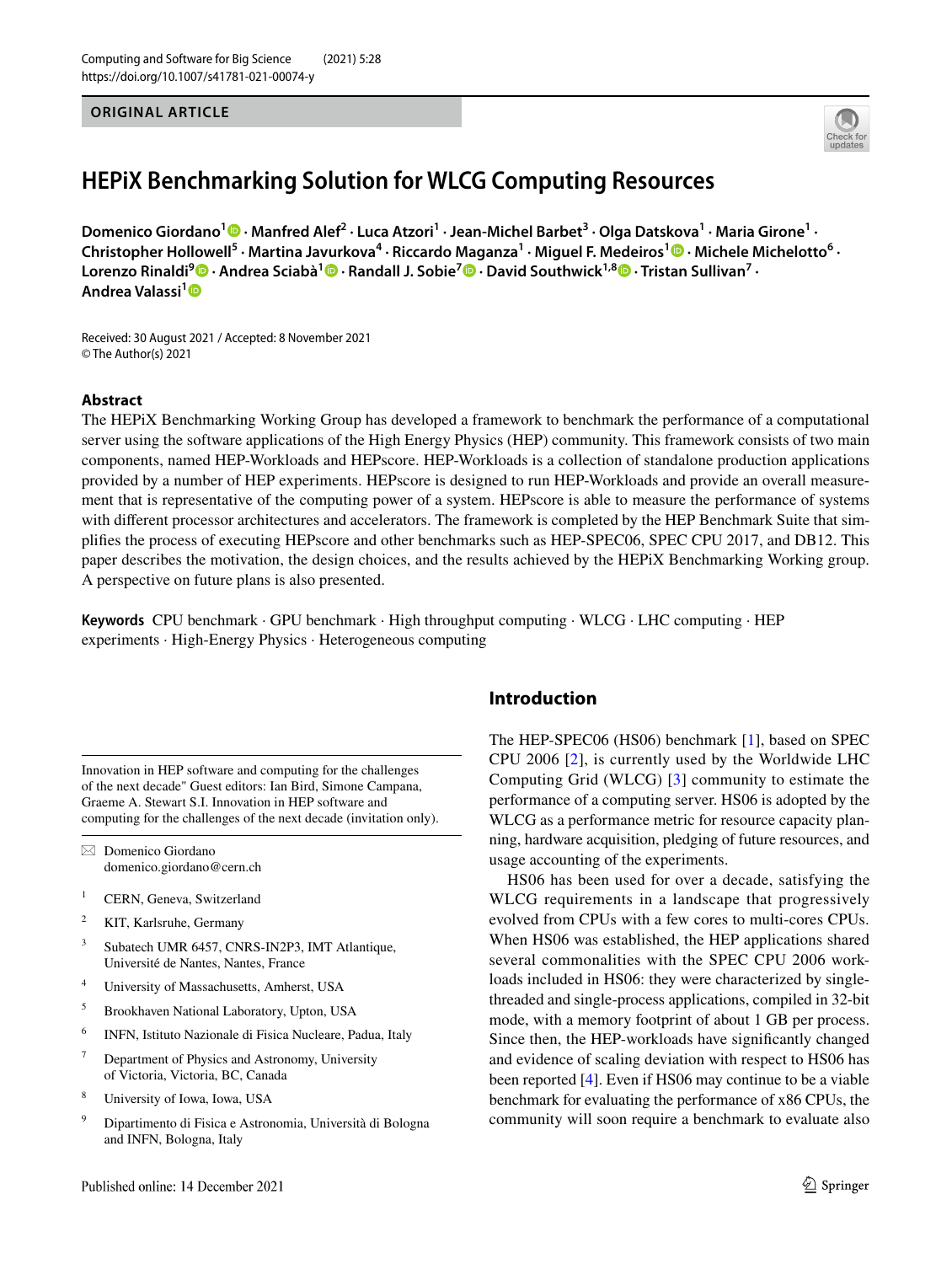

<span id="page-1-0"></span>**Fig. 1** SPEC CPU 2017 vs HS06<sub>64bits</sub> scores (top). Each point corresponds to a diferent CPU model. The scores are normalized to the number of available cores. The correlation coefficient of the two samples is 0.976. The line is a linear ft to the data points where the y-intercept was fxed to zero. The normalized residuals with respect to the ft values are also reported (bottom). The data used in this plot were obtained from Ref. [[7](#page-10-3)]

emerging hardware and software technologies to be adopted in the coming years. From the hardware point of view, CPU architectures have evolved and high-throughput computing has become heterogeneous. Hardware accelerators such as GPUs and FPGAs, as well as non-x86 CPU architectures as ARM, are being adopted. An HEP benchmark should provide a profling of all these architectures, remaining representative of the HEP applications that will also run on the same architectures. From the application point of view, the HEP software is being redesigned to take advantage of the new architectures, and to exploit multi-threading, vectorization, and parallel computing. Although some of these innovations are not yet adopted in the production software of the experiments, an HEP benchmark should be designed to include them. Last but not least, envisaging a transition to an alternative benchmark is particularly important, because the support for SPEC CPU 2006 ended in 2018; therefore, any further development is not possible.

The HEPiX Benchmarking Working Group [\[5](#page-10-1)] has been tasked by WLCG to fnd a replacement for HS06 that meets the needs of the community. The frst alternative considered was SPEC CPU 2017 [\[6](#page-10-2)]. It contains a larger application set



<span id="page-1-1"></span>**Fig. 2** Percentage of the CPU cycles spent in front-end stalls (FE), back-end stalls (BE), in bad speculation (BS), or in completed executions retired from the execution stack (RET), as a function of the application's running time, for the ATLAS simulation (top) and the HS06 omnetpp application (bottom). The initialization and fnalization phase of the execution have been excluded. This plot was obtained from Ref. [\[11\]](#page-10-7)

than the 2006 version, at the cost of a longer compiler time. SPEC CPU 2017 was found highly correlated with HS06 when executing the C++ applications included in its suite (Fig. [1](#page-1-0)) [[7](#page-10-3)]. Therefore, it can be a natural replacement of HS06, coming with the same support from the SPEC organization and a simple conversion factor to link with HS06.

Note that the HS06 score reported in Fig. [1](#page-1-0) is determined when compiling the applications with the 64-bits compiler flag (HS06 $_{64\text{bits}}$ ). This choice, common to other measurements done in this report, is a consequence of a number of studies  $[8, 9]$  $[8, 9]$  $[8, 9]$  $[8, 9]$  showing how the official HS06 confguration, built with 32-bits compiled fag, reports a score that is systematically lower than the 64-bits version by a factor of 10–20%. Although this discrepancy was known, the official HS06 never changed to the 64-bits flag when the HEP software moved to 64 bits. The choice of keeping the 32-bits compiler fag was meant to avoid a redefnition of the accounting values that the move to 64 bits would have implied.

Replacing HS06 with SPEC CPU 2017 would not solve a conceptual dichotomy that has caused criticism also for HS06: both suites do not include any workloads of the HEP community and they uses the CPU resources diferently. A number of studies [[10](#page-10-6), [11\]](#page-10-7) have highlighted the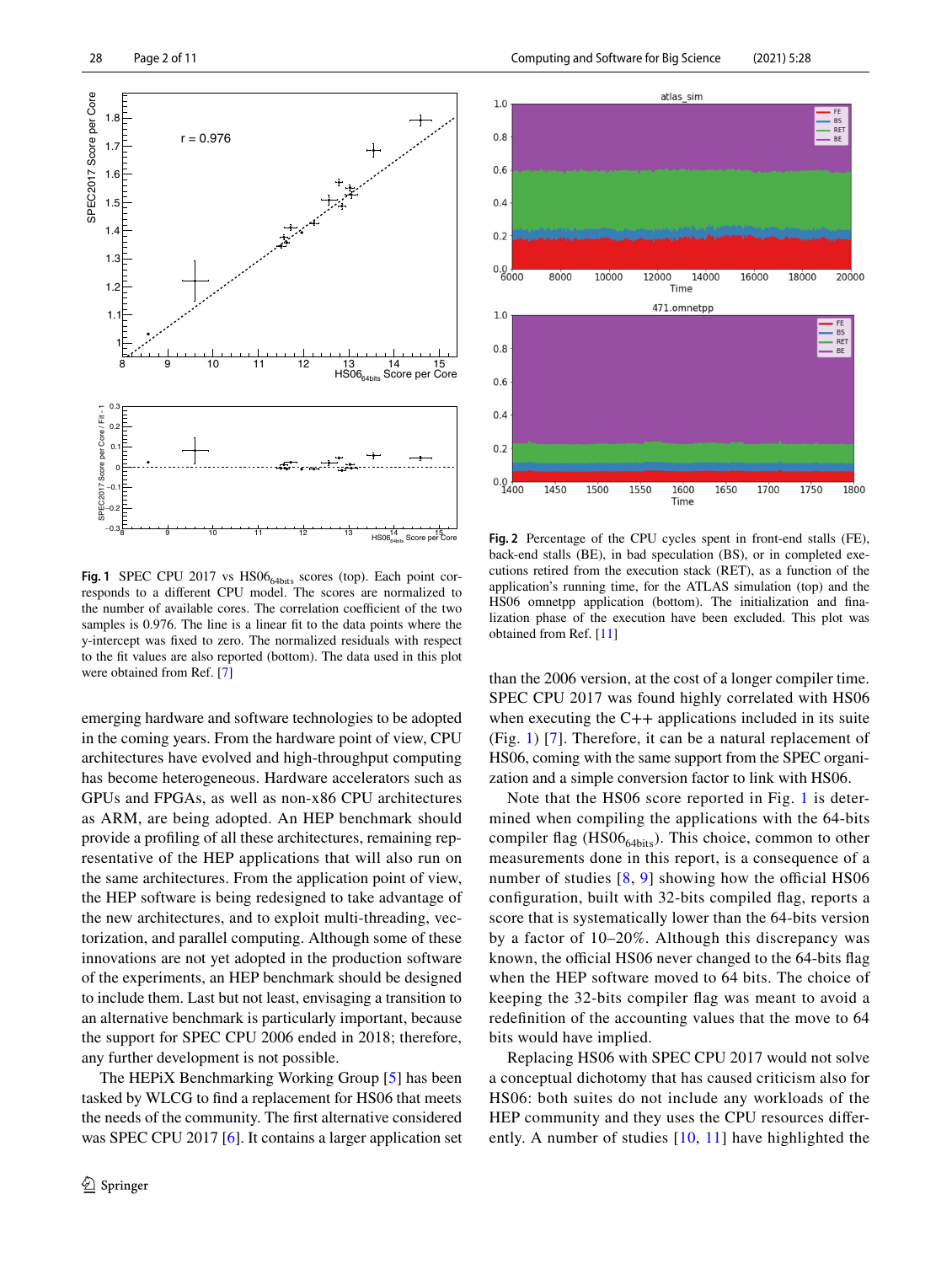diferent CPU usage patterns of HS06, SPEC CPU 2017, and HEP applications as measured with CPU performance counters. Comparisons of the application execution cycles highlighted deviations of the order of 60% between the the HEP applications and HS06/SPEC CPU 2017, whereas the HEP applications were consistent with each other to within 20%. As an example, Fig. [2](#page-1-1) shows the percentage of CPU cycles spent in each of the four categories of the execution stack for one LHC experiment application and one HS06 application.

As a result, the Benchmarking Working Group has explored a benchmark solution based on HEP applications, that would be by construction correlated with the workloads of the HEP community. Even though HEP applications are complex software packages, and using them as benchmark applications has been challenging in the past, new and established IT practices make this new approach feasible. For example, OS-level virtualization enables the encapsulation of the experiment software stack, data and confguration in a standalone container image without any additional dependency or requirement for external network connectivity.

The concept of a HEP-specifc benchmark was frst proposed at the WLCG Workshop in Manchester (2017) [\[12](#page-10-8)]. This led to the creation of the HEP Benchmarks project, and the development of a software framework to benchmark the performance of computing servers using HEP applications [[13](#page-10-9)]. A key requirement of the framework is that it must be easy to install and use, and there must be a plan for long-term support. The project is maintained on the GitLab infrastructure at CERN, and comprises several repositories that include benchmarks, orchestration, and analysis packages [\[14](#page-10-10)]. The WLCG would like an open-source solution with a free license that would guarantee that the framework's components have copyright protection, while still allowing for its inclusion in derivative work. Therefore, all the components are released under GNU GPL v3, and similar license conditions are verifed for the selected application software from the experiments. The benchmark framework is free of charge, avoiding the need to acquire a license, in contrast to HS06 and SPEC CPU 2017 that are proprietary packages requiring licenses at each location.

This paper describes the current state of the HEP Benchmarks project. Section "[HEP-Workloads"](#page-2-0) describes HEP-Workloads, which is the collection of applications provided by the HEP experiments and used to create the HEPScore benchmark that is presented in Sec. "[HEPscore](#page-3-0)". The HEP Benchmark Suite, used to run benchmark applications and to collect, store, and process benchmark data, is described in Sec. "[HEP Benchmark Suite"](#page-5-0). Section "[Results Using HEP](#page-6-0)[score](#page-6-0)<sub>*<sup>a*</sup></sub> details the properties of a proof-of-concept bench-</sub> mark (HEPscore $_{\beta}$ ), defined from a set of current HEP applications as demonstrator of the proposed approach. Section

"[Outlook](#page-9-3)" provides an overview of the future plans of the Benchmarking Working Group.

#### <span id="page-2-0"></span>**HEP‑Workloads**

HEP-Workloads is a collection of applications provided by several experiments. The repository [\[14](#page-10-10)] contains the code and infrastructure, both common and workload-specifc, to build a standalone HEP-Workloads container image for each application.

Each HEP-Workloads container encapsulates the software and input data needed to run the application of a specifc experiment. The software of the HEP experiments is typically stored in the CVMFS fle system [[15](#page-10-11)]. CVMFS is a remote fle system, whereas the HEP-workload containers must contain all the software to avoid any dependency on remote services. The benchmark applications typically need a subset of the software stack of an experiment. As a result, a procedure has been developed, based on the CVMFS Trace and Export utilities, to export the application software from CVMFS to a local folder inside a container. The procedure performs a frst run of the application with access to the CVMFS mount point to trace the accessed software fles. Subsequently, the Export utility copies the traced fles to a local archive that can be included in the HEP-Workloads container image. The CVMFS Trace and Export utilities simplifes the building of the HEP-Workloads containers, avoiding the installation of large software packages and their dependencies. Note that the framework developed in HEP-Workloads still includes as an option the installation of software via package management systems.

The HEP-Workloads containers are built by the Benchmarking Working Group with the support of the software experts of the experiments. The build procedure is implemented in the HEP-Workloads GitLab repository and leverages the GitLab continuous integration framework. The experts need to prepare an orchestrator script, which sets the runtime environment accessing CVMFS and runs the experiment's application. Once the application has fnished, the orchestrator parses the output logs to determine the event throughput, which is used as the benchmark score.

Each HEP-Workloads container includes a confguration fle for the application and, in some cases, one or more input fles with event data or conditions data needed for processing the events. The number of events to be processed is confgurable, which allows one to adjust the duration of the execution. The size of the input data fle depends on the size of a single event and on the maximum number of events that can be processed.

HEP-Workloads currently includes a preliminary set of applications that generate, simulate, digitize, and reconstruct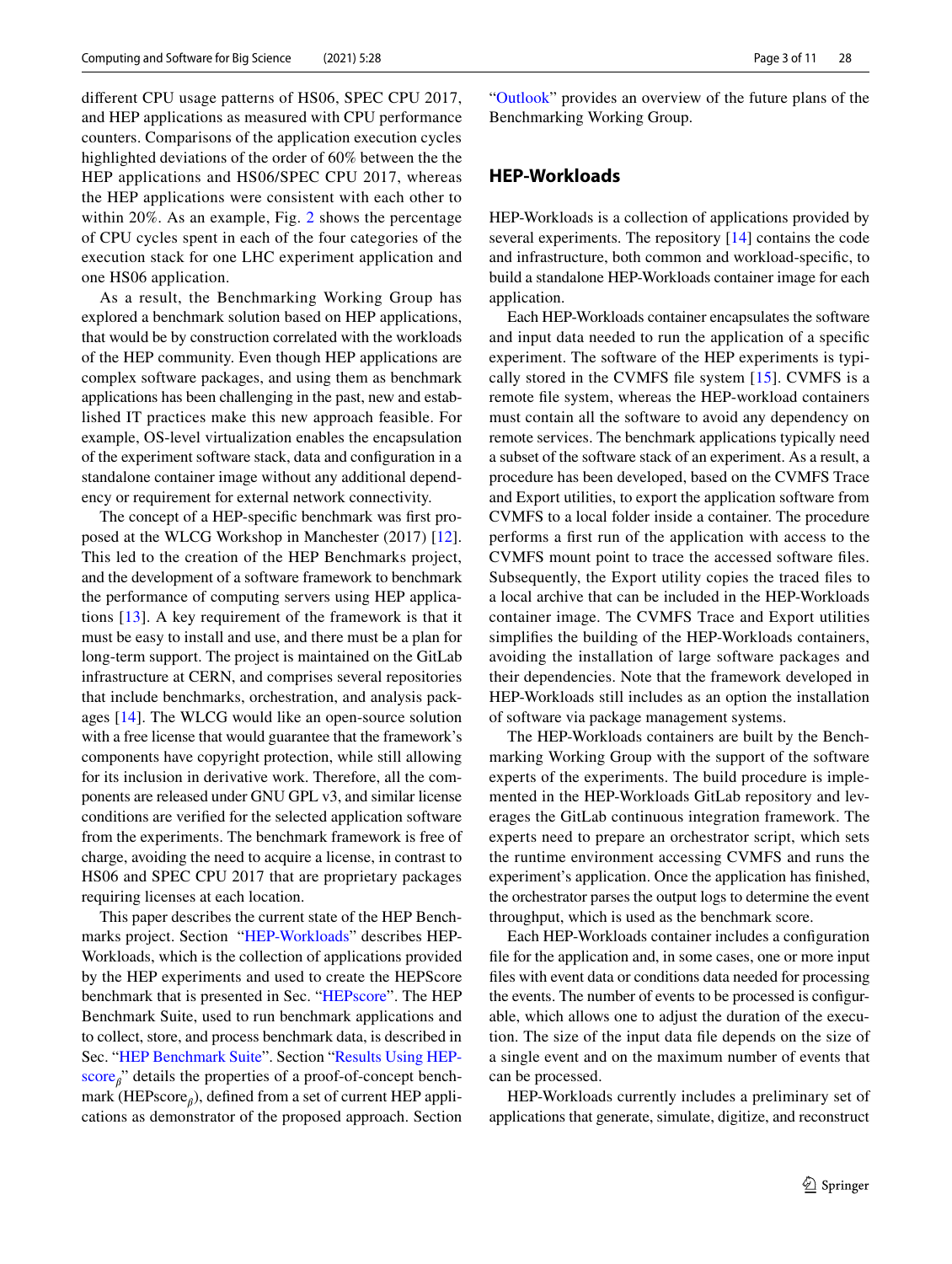| HEP-workload                 | License                 | Threads        | <b>Size</b><br>[GB] | Events/threads | Runtime<br>[min] | wl-score<br>[Events/s] |
|------------------------------|-------------------------|----------------|---------------------|----------------|------------------|------------------------|
| ATLAS GEN                    | Apache v $2$ [23]       |                | 0.5                 | 200            | 14               | 384                    |
| ATLAS SIM                    | Apache v $2$ [23]       |                | 1.9                 | 10             | 90               | 0.064                  |
| <b>Belle II GEN-SIM-RECO</b> | <b>GNU LGPL v3 [24]</b> |                | 0.9                 | 50             | 8                | 5.44                   |
| CMS GEN-SIM                  | Apache v $2$ [25]       | $\overline{4}$ | 2.0                 | 20             | 15               | 0.73                   |
| <b>CMS DIGI</b>              | Apache v $2$ [25]       | 4              | 4.0                 | 50             | 9                | 3.58                   |
| <b>CMS RECO</b>              | Apache v $2$ [25]       | $\overline{4}$ | 2.9                 | 50             | 14               | 2.20                   |
| LHCb GEN-SIM                 | <b>GNU GPL v3 [26]</b>  |                | 0.7                 |                | 33               | 90.3                   |
|                              |                         |                |                     |                |                  |                        |

<span id="page-3-1"></span>**Table 1** Preliminary list of the HEP-Workloads

The ATLAS, CMS, and LHCb workloads use their *Run2* software. The table includes the software license, number of threads, the size of the container image, the number of events processed per thread, the runtime, and the *wl-score*. The runtime and *wl-score* were measured on a reference server: Intel(R) Xeon(R) CPU E5-2630 v3 @ 2.40 GHz, with hyper-threading enabled

HEP events [[16\]](#page-10-12) from the ATLAS [[17](#page-10-13)], CMS [[18](#page-10-14)], and LHCb [[19\]](#page-10-15) experiments at the CERN Laboratory in Geneva and the Belle II experiment [\[20\]](#page-10-16) at the KEK Laboratory in Tsukuba, Japan (Table [1\)](#page-3-1). The current set of benchmark workloads from the LHC experiments use the older *Run2* software for the collision data collected up to 2018. Workloads using the newer *Run3* software, for data to be collected in 2022 and beyond, will be added once available. The Belle II benchmark workload uses the latest software.

The size of the HEP-Workloads containers ranges between 1 and 4 GB (including the software and input data fles). The images are hosted and distributed in the CERN GitLab container registry.

An orchestrator script within each HEP-Workloads container manages the confguration of the environment, the start of the application, the error handling, and the extraction of the results. The orchestrator produces a benchmark report in a JSON format, as shown below, that includes the workload scores (*wl-scores*) and the status fag of the run (*log*).

```
{...,
 "report": {
            "wl-scores": {"gen-sim": 18.8476,
                           "gen": 95.9261,
                           "sim" : 24.2931 },
             "log": "ok"},
...
}
```
Currently, all HEP-workloads are event-based applications, and *wl-scores* is the total number of processed events per second.

One can confgure the orchestrator to simultaneously run multiple, independent copies of the same application. The default running-mode, named the *full-load* confguration, exploits all the available cores of a server and ensures that resources are not over-committed. The number of copies of the application is determined by the number of cores in the server and the number of threads/processes per application copy.

The orchestrator and the HEP application run unprivileged. This feature makes it possible to run the HEP-Workloads on HPC sites that, for security reasons, are averse to any elevated permissions or processes.

To create a reliable benchmark to replace HS06, it is critical that the results are reproducible for a given confguration fle and input fle. This requires that the same event sequence must be processed in repeated measurements. This is enforced by fxing in the application's confguration the parameters that affect the sequence, such as the type of physics event to be simulated, the random number seed to be used, and the number of events per thread to be processed.

Figure [3](#page-4-0) shows histograms of the events processed per second of each of the HEP-Workloads listed in Table [1](#page-3-1) run on a single server. Each histogram is ftted with a Gaussian distribution and is shown as a solid line in the fgure. For each of the HEP-Workloads, the ratio of the standard deviation to the mean value, obtained from the ft, is less than 1% of the ftted mean values, demonstrating the high level of reproducibility of these measurements. Similar results are obtained for the other servers studied in this work.

#### <span id="page-3-0"></span>**HEPscore**

HEPscore is the utility that orchestrates the execution of multiple HEP-Workloads containers and determines the benchmark score of a given compute server [[14\]](#page-10-10). Similar to HS06, each HEP-workload *i* is executed multiple times (three by default) on a given server *m* and the application score,  $a_i(m)$ , for the *i*th workload is the median value of the *wl-scores* in successful runs to minimize the impact of fluctuations.

The individual application scores  $a_i(m)$  are normalized to the scores obtained on the reference server  $a_i(m_R)$ . The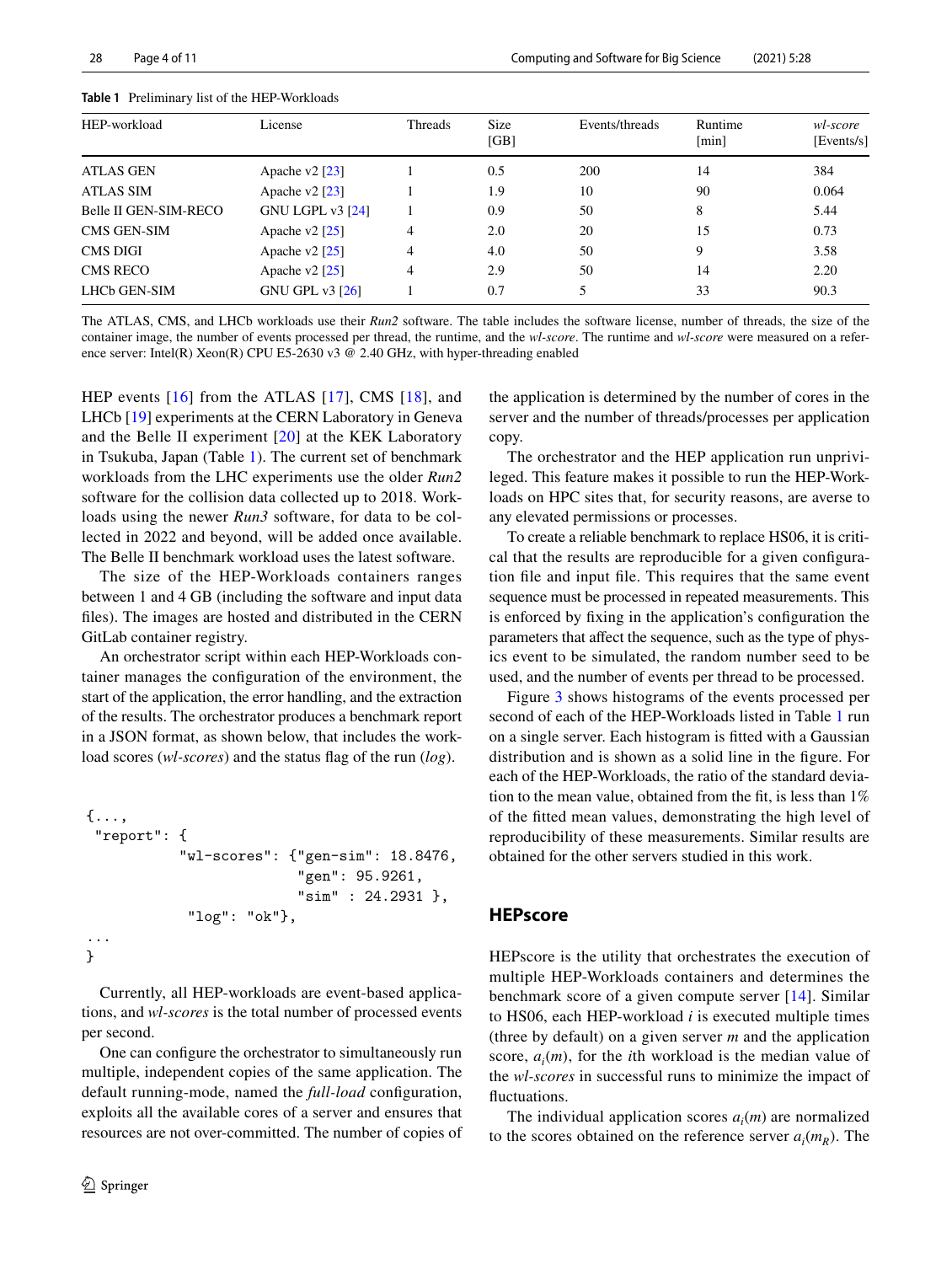



<span id="page-4-0"></span>**Fig. 3** Histograms of the measurements of the events processed per second of the seven HEP-Workloads on the reference server Intel(R) Xeon(R) CPU E5-2630 v3 @ 2.40 GHz, with hyper-threading ena-

bled. Note that each entry is the median of three sequential measurements of the workload

last column of Table [1](#page-3-1) shows the *wl-score* obtained on the reference server  $m_R$ , given in events per second. The normalized scores  $a_i^{\text{norm}}(m) = a_i(m)/a_i(m_R)$  are combined into a single benchmark value via the weighted geometric mean. The weights  $w_i$  allow one to adjust the relative contributions of the individual applications. This approach is similar to the method used to compute the HS06 score; however, HS06 does not allow one to apply weights to the individual applications.

The HEPscore value for a set of *n* HEP-Workloads on a server *m* relative to the reference server  $m_R$  is given by

$$
\text{HEPscore}(m, m_R; \mathbf{p}) = \alpha \prod_{i=1}^n \left( \frac{a_i(m; \mathbf{p})}{a_i(m_R; \mathbf{p})} \right)^{\frac{w_i}{\sum_{j=1}^n w_j}},\tag{1}
$$

where  $n$  is the number of workloads,  $\bf{p}$  are the configuration parameters of HEPscore and HEP-Workloads, and  $\alpha$  is a

normalization factor that is used to rescale the value to a convenient numerical range. The method remains valid across diferent system architectures and accelerators, as long as the HEP-Workloads have been built for these systems.

HEPscore executes the HEP-Workloads container images via Docker [[21\]](#page-10-21) or Singularity [[22](#page-10-22)] container engines. HEPscore provides an option to force Singularity user namespace-based container execution, which is needed if HEPscore is executed within a Singularity container (nested container environments), like it would be in pilot jobs of many WLCG sites. HEPscore also includes an option to clear the container image cache, as the container images and working directories can easily expand to many tens of gigabytes and saturate the working space of the server under study, causing benchmark failures.

HEPscore is agnostic to the internal details of workloads. There are few constraints that the design imposes on the workloads. From the execution perspective, the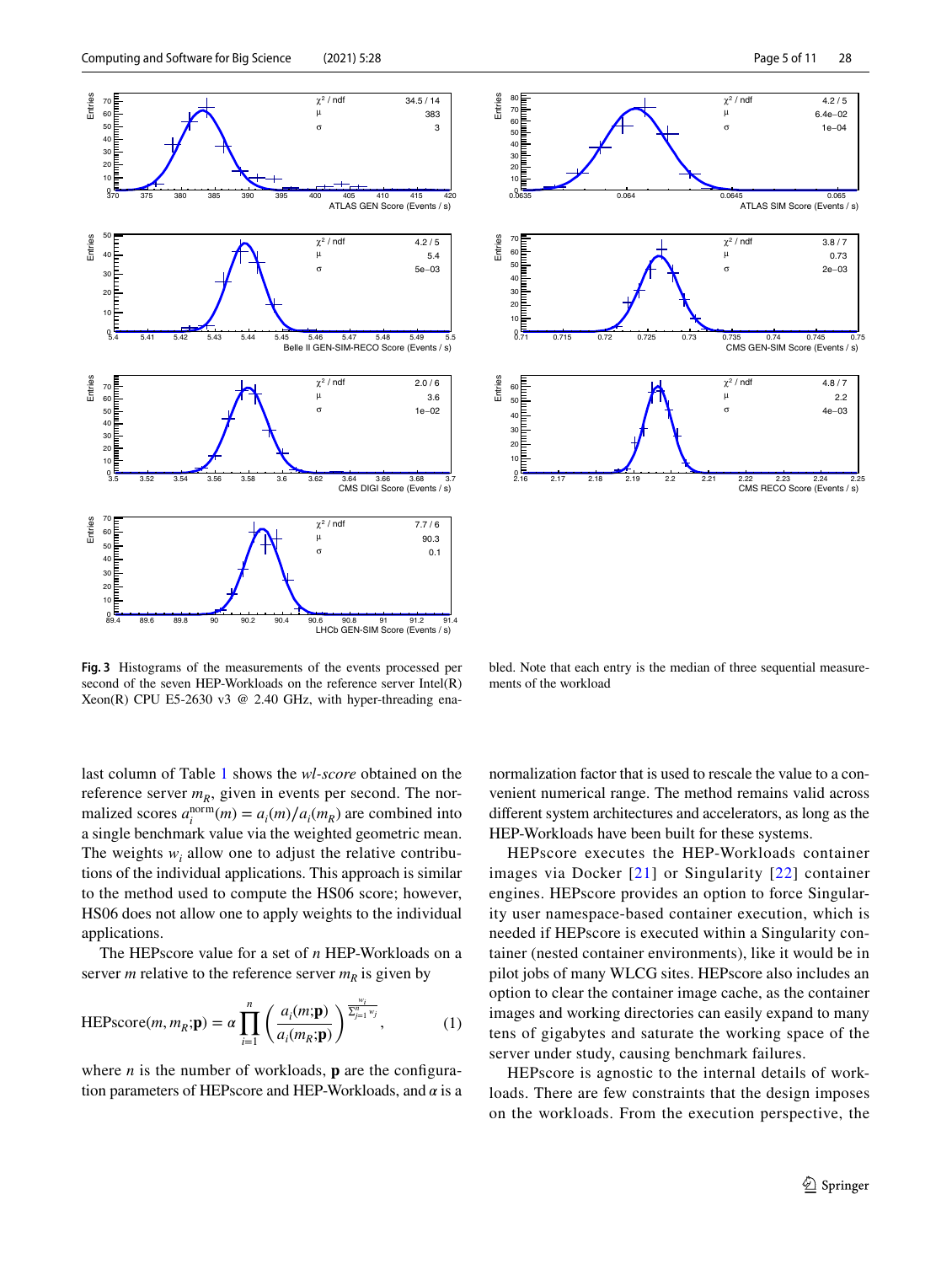workloads must be containerized, have as entrypoint an orchestrator script (see Sec. "[HEP-Workloads"](#page-2-0)), and accept command line arguments to be confgured. From the reporting point of view, the workloads must produce a report output fle in JSON format, and include in it the workload scores and the success or failure fag of the run.

HEPscore is configured with a YAML file that includes the list of HEP-Workloads containers and their respective confguration parameters. HEPscore creates JSON or YAML output reports containing the overall score as well as the individual results of each HEP-Workloads containers. Runtime parameters, execution time, and system metadata information, such as OS kernel version and container platform, are also included in the report.

HEPscore can run diferent benchmarks by modifying the configuration parameters **p**, and including a different sets of HEP-workloads. Each parameter set **p** is reported in the benchmark result, via a unique identifer, to avoid misidentifcation.

In addition, conventional names are assigned to the parameter set p. For example, the HEPscore software is being released with a proof-of-concept confguration named HEPscore<sub>*A*</sub>, based on the set of workloads in Table [1](#page-3-1) with the exclusion of the ATLAS SIM workload.<sup>[1](#page-5-1)</sup>

This approach is common also for SPEC CPU 2006: HS06 is the all cpp.bset  $[1]$  $[1]$  $[1]$  set of applications included in that suite. This is only one of the many possible sets of applications that can run using SPEC CPU2006.

A WLCG Task Force [[27](#page-10-23)], consisting of members from the global HEP community, was formed in 2020 to evaluate the feasibility of replacing HS06 benchmark with HEPscore benchmark for the WLCG computing resources. The role of the Task Force is to identify the composition **p** for the new benchmark, that is temporarily named HEPscore*X*. The composition of the new benchmark will be defned using the latest HEP applications, that will be used in production in the coming years. The work of the Task Force is still in a preliminary phase and is beyond the scope of this paper.

### <span id="page-5-0"></span>**HEP Benchmark Suite**

The HEP Benchmark Suite is an orchestrator that can run the HEPScore utility described in the previous sections, and also non-HEP benchmarks such as HS06, SPEC2017, and DB12 [\[28\]](#page-10-24). The Suite is a lightweight package written in Python



<span id="page-5-2"></span>**Fig. 4** HEP Benchmark Suite design. The fgure depicts the Suite main functional blocks together with the decoupled benchmarks

3, relying only on a few dependencies to ensure its ease of portability and packaging.

The design of the Suite is presented in Fig. [4,](#page-5-2) and has three main components: Plugins, Run Logic, and Data Processing blocks. The Plugins block contains all add-on features such as the hardware metadata and communication interfaces with external services. The Run Logic block executes benchmarks with options specifed in a single confguration fle, where parameters such as a list of the benchmarks, the number of cores, and user tags are specifed. The Data Processing block is responsible for collecting and processing the benchmark data for the fnal report.

The benchmarks, as shown in Fig. [4](#page-5-2), are decoupled from the Suite. The list of benchmarks can be modifed or new ones added without impacting the Suite. To run HS06 and SPEC CPU 2017 with the Suite, one must use the container image [[29\]](#page-10-25) developed by the Benchmarking Working Group to orchestrate the SPEC executions and ensures standardization of compilation fags and reporting. This container image does not distribute HS06 and SPEC2017 due to license constraints and users will need to provide access to a SPEC installation and license.

All the benchmark results, together with their running conditions, are stored in a JSON structure (Fig. [5](#page-6-1)). The host metadata comprise all the information to uniquely identify a host such as the user-defned tags, and software and hardware metadata. The list of user defned tags is the only JSON object that can be modifed by the user to add extra information and enrich metadata. All the other JSON objects are automatically populated by the Suite. The modular JSON structure enables future schema expansion; therefore, a dedicated report feld is used for the schema versioning.

<span id="page-5-1"></span><sup>&</sup>lt;sup>1</sup> ATLAS SIM workload is excluded because of its long running time, that would make the HEPscore<sub>ß</sub> execution extremely long, without a direct beneft for the studies that will be described in the following paragraphs.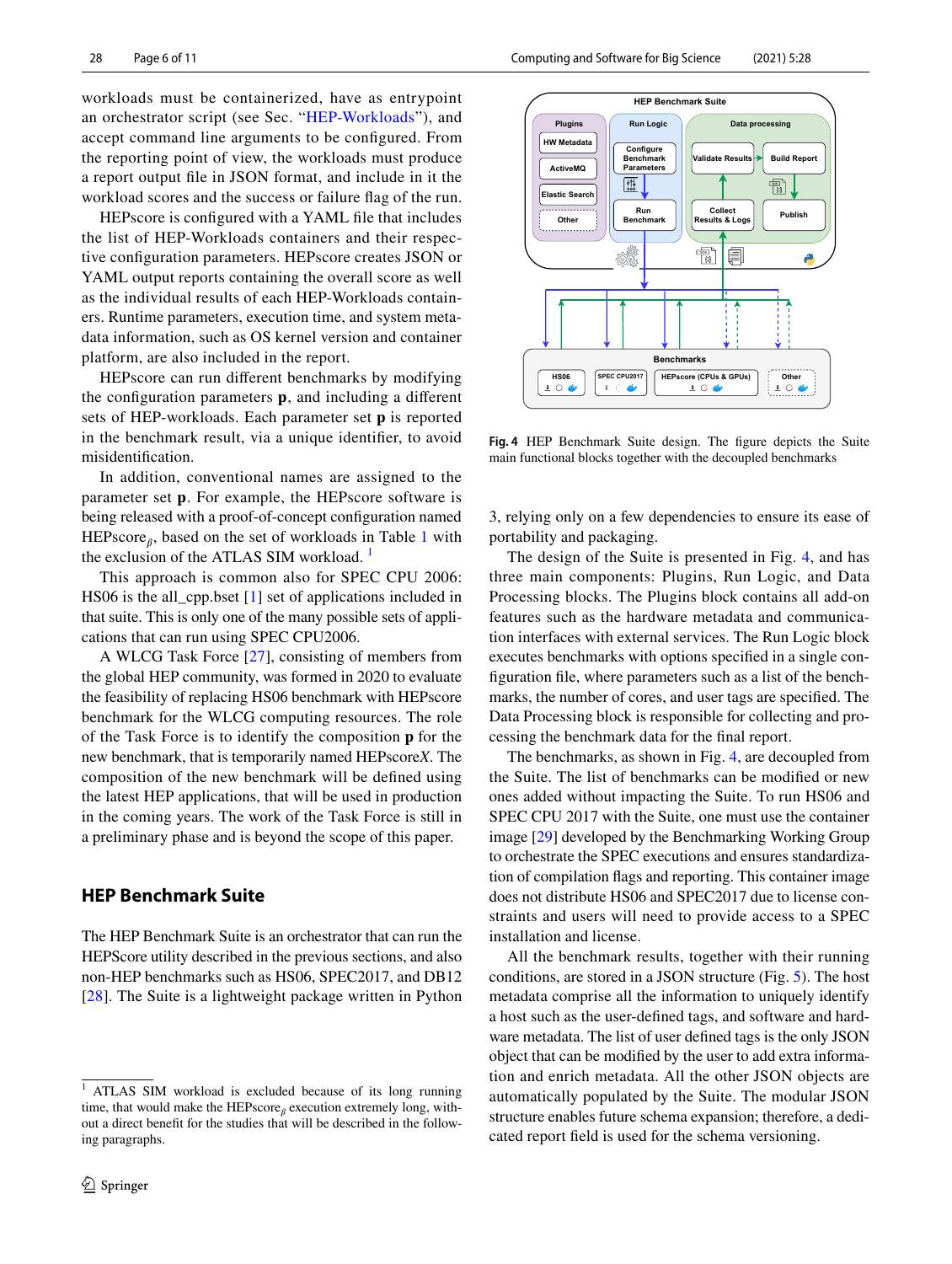<span id="page-6-1"></span>

<span id="page-6-2"></span>The report fle is saved locally at the end of benchmark completion. The Suite includes the option of publishing the results into a remote ActiveMQ [[30\]](#page-10-26) message queue, from where multiple clients, with diferent levels of access privileges, can consume the injected data (Fig. [6\)](#page-6-2). For example, site managers can benchmark their clusters and later inspect these results with the assistance of visualization frameworks. Additionally, having the benchmark results on these frameworks allows researchers to easily integrate them in their data analytic solutions.

#### <span id="page-6-0"></span>**Results Using HEPscore***<sup>ˇ</sup>*

This section describes the use of the HEP Benchmark Suite with the  $HS06_{64bits}$  and  $HEPscore_\beta$  benchmarks.  $HEPscore_{\beta}$  is not the future HEP benchmark as it is based on older software of the LHC experiments and not all the experiments are included. Furthermore, the applications used in the measurements are equally weighted giving a higher signifcance to the CMS software with its three distinct applications. However, running the Suite to measure HS06 and HEPscore $_\beta$  provides valuable feedback on the functionality of the infrastructure and information on the usability of the HEPscore as a benchmark.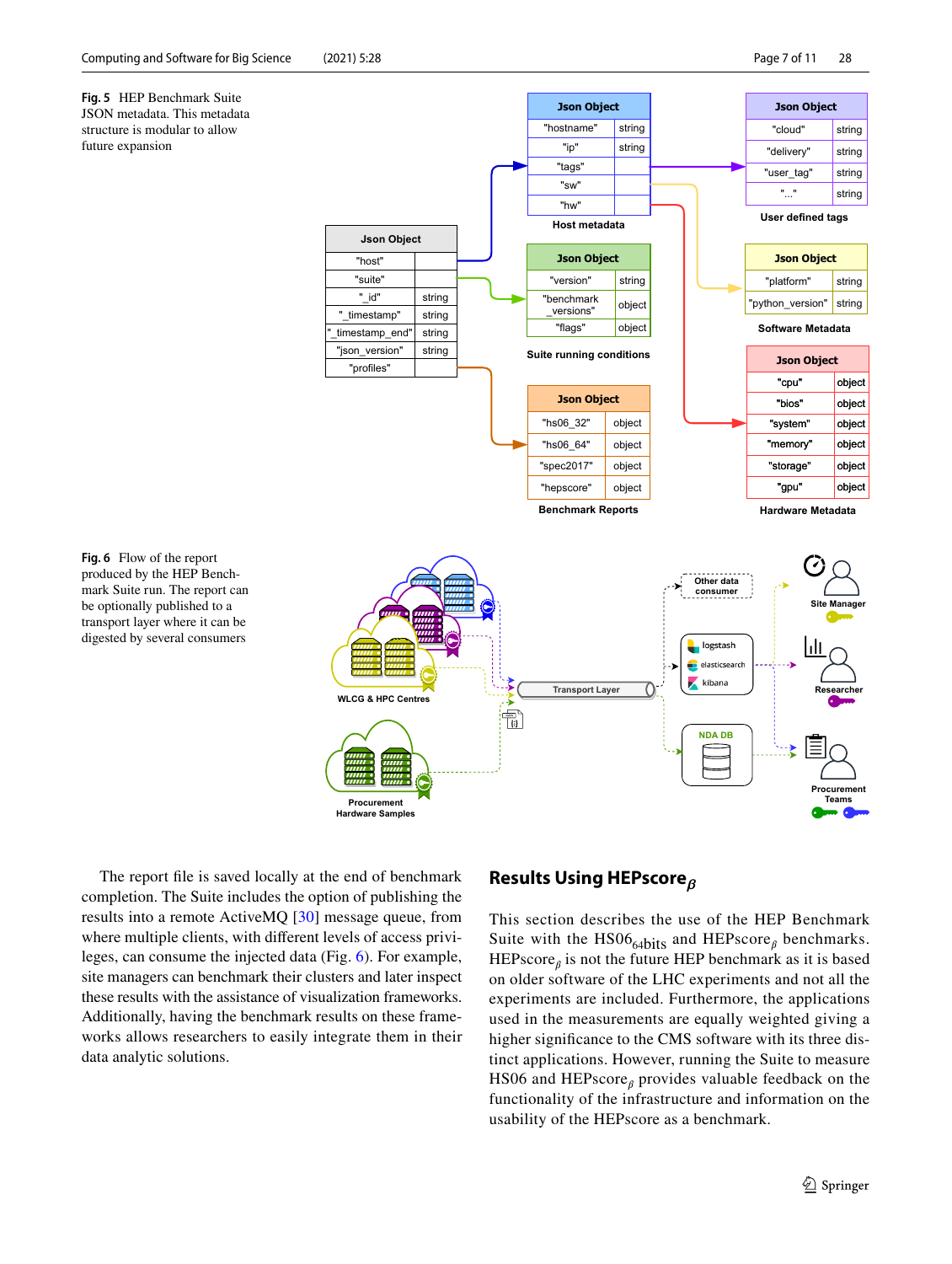

<span id="page-7-0"></span>**Fig. 7** CPU (top) and memory (bottom) utilization on the reference server measured during an HEPscore<sub>ß</sub> execution. The results show six diferent regions corresponding to the benchmark applications.

Within each region, there are sections associated with the three runs of the application. The measurement was performed using the tool Prmon [[31](#page-10-27)]

The benchmarks were run on servers at a number of WLCG and HPC sites used by the HEP community to evaluate a wide range of CPU models. Fifteen different x86 Intel and AMD CPU models have been studied including newly released and older models with physical cores ranging from 16 to 128. One server, equipped with a dual Intel(R) Xeon(R) CPU E5-2630 v3  $@$  2.40 GHz, was defned to be a reference server that could be used to normalize the benchmark measurements.

The servers were either full bare-metal servers or large virtual machines. The virtual machines were sized and pinned to a whole single CPU socket, to be representative of the CPU performance, modulo a small overhead due to the virtualization layer. The servers were confgured with hyper-threading either enabled or disabled; for some CPU models, there are results for both cases.

The HEP Benchmark Suite orchestrated the execution of the  $HS06_{64}$ hits and HEPscore<sub> $\beta$ </sub> benchmarks. The Suite was confgured to use the *full-load* running-mode, so that all the available cores were utilized. The CPU (top) and memory (bottom) utilization during the execution of  $HEPscore_\beta$  on the reference server is shown in Fig. [7](#page-7-0). The vertical lines

indicate the separation between the different  $HEPscore_{\beta}$ applications that are executed sequentially. Within each of the six sections, there are three runs of the benchmark. The results show that the CPUs are fully exploited.

A comparison of the relative deviations of  $HEPscore_\beta$  and  $HSO6_{64}{bits}$  benchmarks, normalized to the reference server, is shown in Fig. [8](#page-8-0) (top) for multiple CPU models. Servers confgured with HT enabled or disabled are shown as open and full circles, respectively. The diferent CPU models are identified by their  $HS06_{64}$ bits score on the *x*-axis. Older CPU models have lower  $\overline{HS06}_{64}$ bits score, mainly because they have a lower number of available cores. Newer CPU models populate the rightmost region of the plots. Deviations up to 20% between the HS06 $_{64}$ bits and HEPscore<sub> $\beta$ </sub> are observed. This shows that, with respect to HS06, the HEPscore approach may provide a more accurate estimation of the computing power available to typical HEP applications.

The individual HEP applications composing HEPscore<sub>*<sup>* $β$ *</sup>*</sub> are also studied in Fig. [8](#page-8-0) (bottom). The relative deviations of their score from the  $HS06_{64}$ bits value can be as large as 40%. Note that the compared scores are normalized to the reference server; therefore, by construction, the relative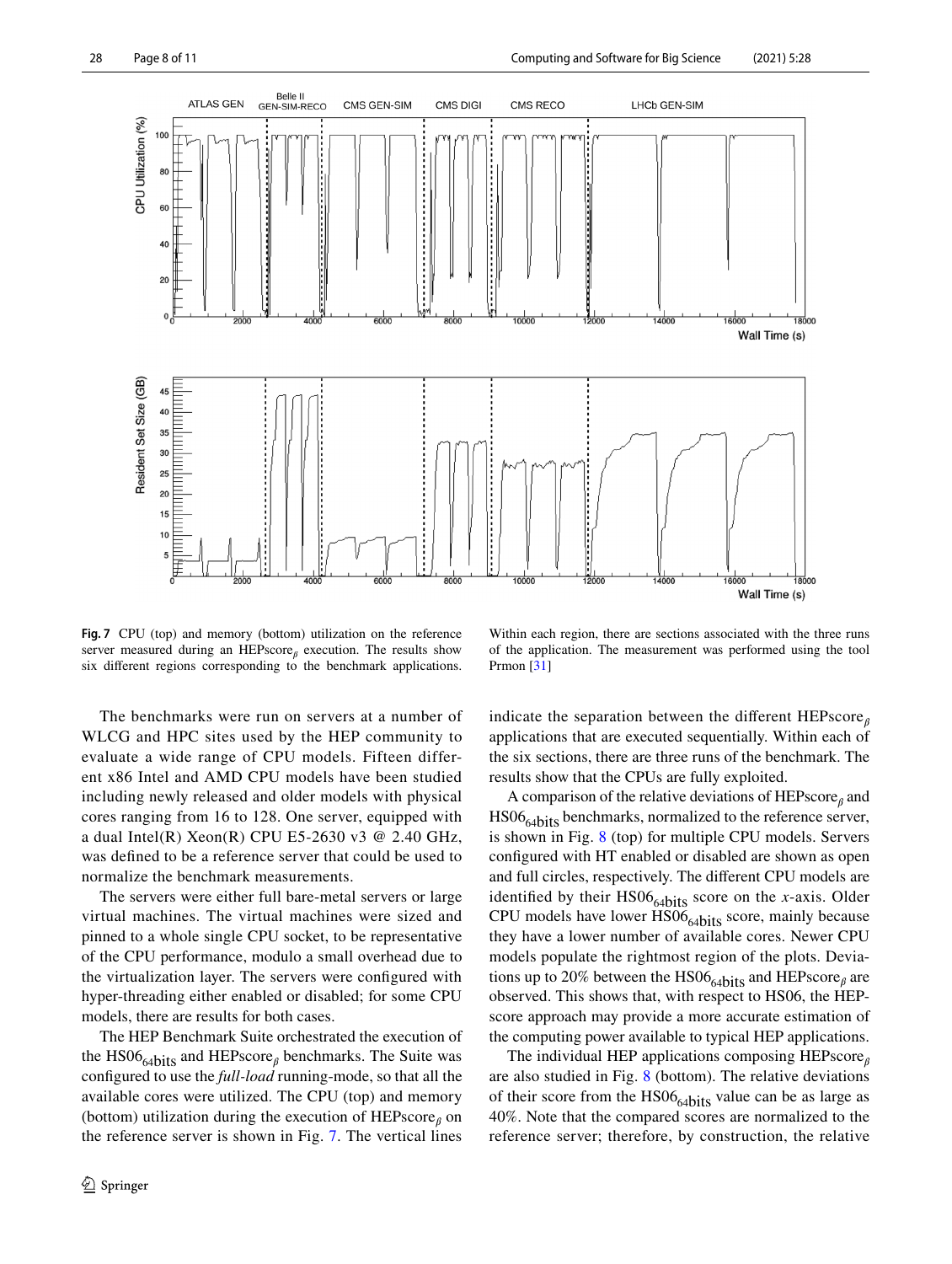

<span id="page-8-0"></span>**Fig. 8** Relative deviation of the HEPscore<sub> $\beta$ </sub> and HS06<sub>64bits</sub> scores measured on multiple servers and normalized to the score of the reference server (top). Each CPU model is identifed on the *x*-axis by the measured  $HSO6_{64}{bits}$  score. The normalized score deviations from HS06<sub>64bits</sub> for each application composing HEPscore<sub> $\beta$ </sub> are also reported (bottom). Each marker represents a given CPU model, with HT enabled (open circles) or disabled (full circles)



<span id="page-8-1"></span>**Fig. 9** Distribution of  $HS06_{64}$ bits (top) and  $HEPscore_{\beta}$  (bottom) scores of 180 identical servers normalized to the score of the reference server



<span id="page-8-2"></span>**Fig. 10**  $HS06_{64bits}$  (points) and  $HEPscore_{\beta}$  (open triangles) measurements on the reference server when only a subset of the hardware threads were loaded by the benchmark application. The values have been normalized to the measurement using 16 threads, which corresponds to the number of physical cores of the server

deviations are equal to zero for this server. The deviations of the individual HEP applications are smaller for the oldest servers, and grow for the newest servers, as well as their relative spread grows.

One of the entries in Fig. [8](#page-8-0) is the average of measurements performed on 180 identical servers, where the benchmarks are only run once on each server. The distributions of these  $HS06_{64}$ <sub>bits</sub> and HEPscore<sub> $\beta$ </sub> measurements show that the standard deviation of the distribution of  $HSO6_{64}$ hits and HEPscore $<sub>\beta</sub>$  relative to the mean value is approxi-</sub> mately 0.34% and 0.06%, respectively (Fig. [9\)](#page-8-1). The result demonstrates that  $HEPscore_\beta$  is reproducible in measurements across similar servers with a resolution better than  $HS06_{64bits}$ 

The performance of the reference server with HT enabled when only a subset of the 32 logical cores were loaded by the benchmark application is shown in Fig. [10.](#page-8-2) The values for  $HS06_{64}$ bits and HEPscore<sub> $\beta$ </sub> have been normalized to the measurement using 16 threads, which corresponds to the number of physical cores of the server. The scaling trend is similar for both benchmarks and verifes the beneft of enabling hyper-threading where there is a 20% increase in throughput using 32 threads.

The results show that the HEP Benchmark Suite is able to orchestrate the running of the benchmarks over a variety of servers at diferent sites under diferent and often restrictive conditions. The HEPscore<sub>*ß*</sub> results indicate also that a confguration of HEPscore may yield a potential replacement for HS06.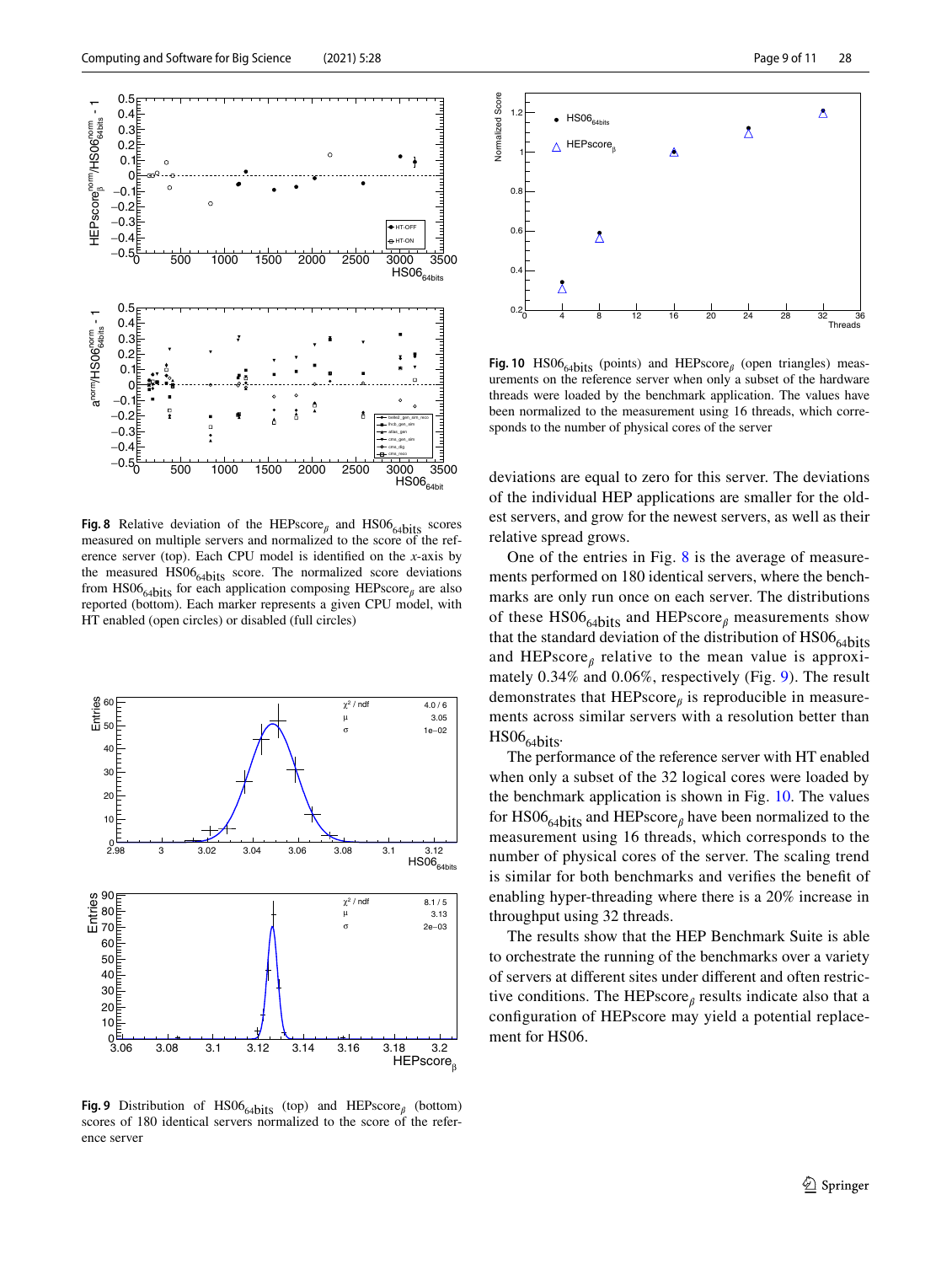## <span id="page-9-3"></span>**Outlook**

The HEPiX Benchmarking Working Group is aware of the increasing adoption of heterogeneous systems by the HEP experiments and is developing a single benchmark solution that will also cover these emerging systems.

As described in Sec. "[HEPscore](#page-3-0)", HEPscore has been designed to profle a compute system as a whole, including the contribution of co-processors to the overall system performance. HEPscore combines the event throughput (*wl-score*) of the HEP-Workloads into a single score, that is independent from the underlying hardware resources of the server. For example, the score will include the impact of a co-processor if it is utilized by HEP-Workloads. If the co-processor is not used by any of the HEP-Workloads, then the score will be identical to the value obtained with a server that has no co-processor.

For this reason, the Working Group is looking for HEP applications that can leverage not only traditional processors but also co-processors. To make the HEPscore benchmark meaningful for procurement, pledges, and accounting of heterogeneous resources, these applications need to be representative of the future workloads that will run on the WLCG heterogeneous resources.

The Working Group has already identifed three GPUcapable HEP applications and created prototype HEP-Workloads container images for each application: (i) a simulation of particle trajectories in the LHC by the CERN Accelerator Group [[32\]](#page-10-28); (ii) a physics event generator application [[33\]](#page-10-29); and (iii) the CMS HLT online reconstruction [[34](#page-10-30)]. Currently, these applications are not part of any WLCG production activity and, for this reason, were not included in HEPscore<sub> $\alpha$ </sub>. Nevertheless, the Working Group sees the value of anticipating the developments in this area and is preparing a proof-ofconcept HEPscore confguration for heterogeneous resources with a measurement campaign.

The Working Group is also extending the HEP benchmarks to ARM processors. One of the frst achievements has been the ability to benchmark a small number of these processors (ThunderX2, AWS Graviton2) with HS06 and SPEC CPU 2017. This was made possible by two actions: (i) the container image to run HS06 and SPEC CPU 2017 has been built both on x86 and on ARM processors; (ii) the SPEC CPU 2006 toolkit, which does not include native support for modern ARM processors, has been extended to them.[2](#page-9-4) Similarly, HEP-Workloads container images will be extended to the ARM systems, by accessing the CVMFS areas of the experiments that contain the libraries compiled on ARM chips.

### **Summary**

This paper has described the HEP Benchmarks project developed by the HEPiX Benchmarking Working Group for measuring the CPU performance of a server using HEP applications. The project is motivated by the need to fnd a replacement for the HS06 benchmark that is used to benchmark x86 CPUs, which is currently the standard benchmark of the WLCG.

The project includes the utility HEPscore, designed to aggregate multiple profling fgures in a single benchmark score. HEPscore adapts well to Grid and HPC centers, and allows future extension to heterogeneous environments. The results presented using the demonstrator benchmark, HEPscore $_{\beta}$ , show that it may be possible to create a new benchmark for CPUs based on HEP applications. The new benchmark will be developed once the LHC experiments fnalize their *Run3* software and provide the Working Group with their reference workloads. The workloads of other non-LHC experiments will also be added to the set of HEP-Workloads. The Working Group will make its recommendations to the WLCG Task Force, who will then determine whether the new benchmark meets the requirements of the HEP community.

**Acknowledgements** We would like to thank Matthew Ens for his assistance in fnalizing the manuscript. T. Sullivan and R.J. Sobie would like to thank the support of the Natural Sciences and Engineering Research Council of Canada.

**Funding** Open access funding provided by CERN (European Organization for Nuclear Research).

**Open Access** This article is licensed under a Creative Commons Attribution 4.0 International License, which permits use, sharing, adaptation, distribution and reproduction in any medium or format, as long as you give appropriate credit to the original author(s) and the source, provide a link to the Creative Commons licence, and indicate if changes were made. The images or other third party material in this article are included in the article's Creative Commons licence, unless indicated otherwise in a credit line to the material. If material is not included in the article's Creative Commons licence and your intended use is not permitted by statutory regulation or exceeds the permitted use, you will need to obtain permission directly from the copyright holder. To view a copy of this licence, visit<http://creativecommons.org/licenses/by/4.0/>.

# **References**

- <span id="page-9-0"></span>1. Michelotto M et al (2010) A comparison of HEP code with SPEC1 benchmarks on multi-core worker nodes. J Phys Conf Ser 219:052009.<https://doi.org/10.1088/1742-6596/219/5/052009>
- <span id="page-9-1"></span>2. Henning JL (2016) SPEC CPU2006 benchmark descriptions. SIGARCH Comput Archit News 34:1. [https://doi.org/10.1145/](https://doi.org/10.1145/1186736.1186737) [1186736.1186737](https://doi.org/10.1145/1186736.1186737)
- <span id="page-9-2"></span>3. WLCG (2021) The Worldwide LHC Computing Grid. [http://wlcg.](http://wlcg.web.cern.ch)

<span id="page-9-4"></span>The procedure to include this extension to a site-owned SPEC CPU [web.cern.ch.](http://wlcg.web.cern.ch) Accessed 11 Nov 2021 2006 distribution is documented in Ref. [\[29\]](#page-10-25).